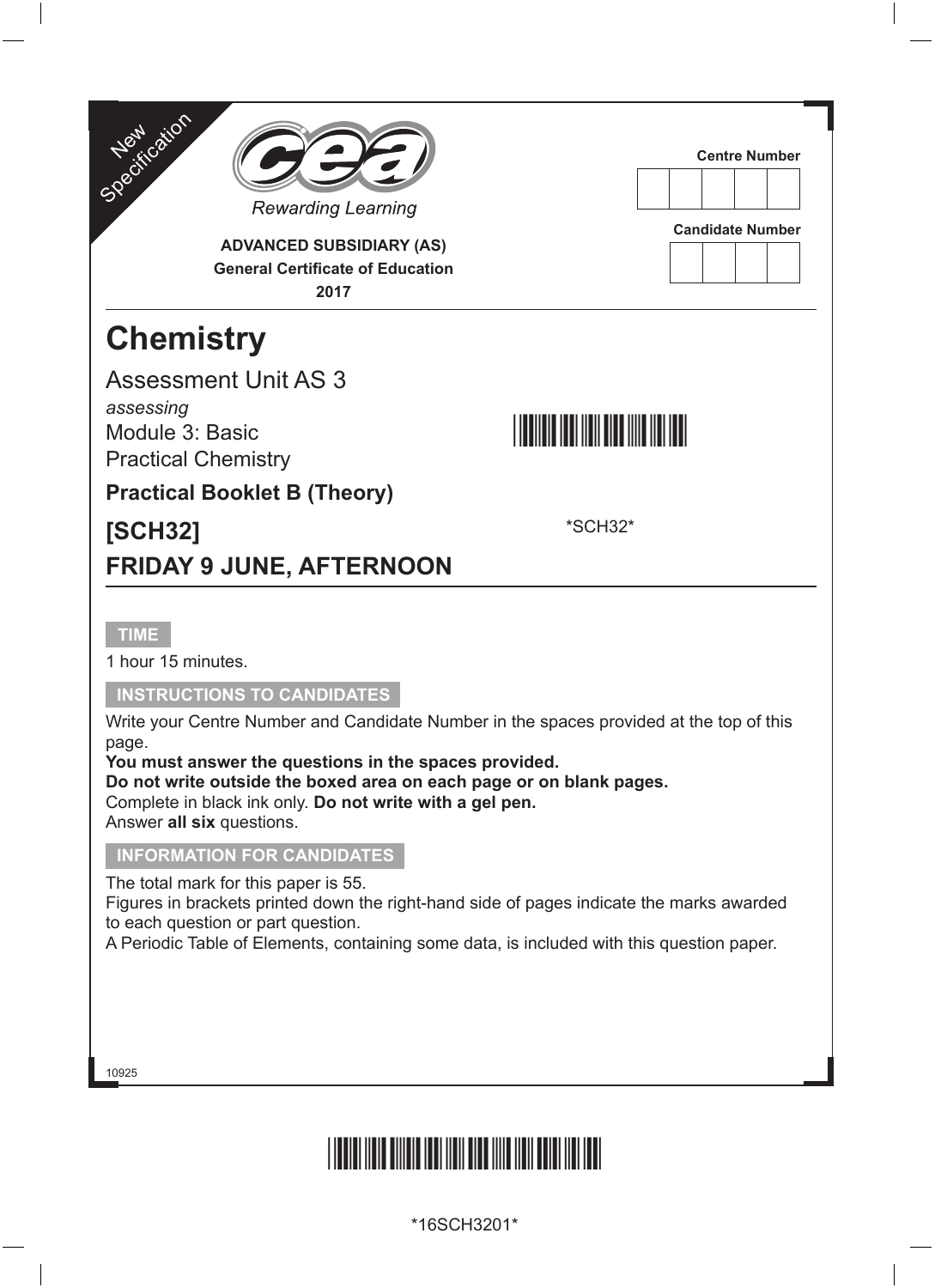| The following reaction occurred: |  |                                                                                                     |       |  |
|----------------------------------|--|-----------------------------------------------------------------------------------------------------|-------|--|
|                                  |  | $Na_2CO_3 + H_2SO_4 \rightarrow Na_2SO_4 + H_2O + CO_2$                                             |       |  |
| $(a)$ $(i)$                      |  | Describe how the $250.0 \text{ cm}^3$ solution of sodium carbonate could be<br>prepared.            |       |  |
|                                  |  |                                                                                                     |       |  |
|                                  |  |                                                                                                     |       |  |
|                                  |  |                                                                                                     |       |  |
|                                  |  |                                                                                                     |       |  |
|                                  |  |                                                                                                     | [4]   |  |
|                                  |  | (ii) Name a suitable indicator for this titration, and state the colour change at<br>the end point. |       |  |
|                                  |  |                                                                                                     |       |  |
|                                  |  |                                                                                                     | $[3]$ |  |
|                                  |  |                                                                                                     |       |  |
|                                  |  |                                                                                                     |       |  |
|                                  |  |                                                                                                     |       |  |

\*16SCH3202\*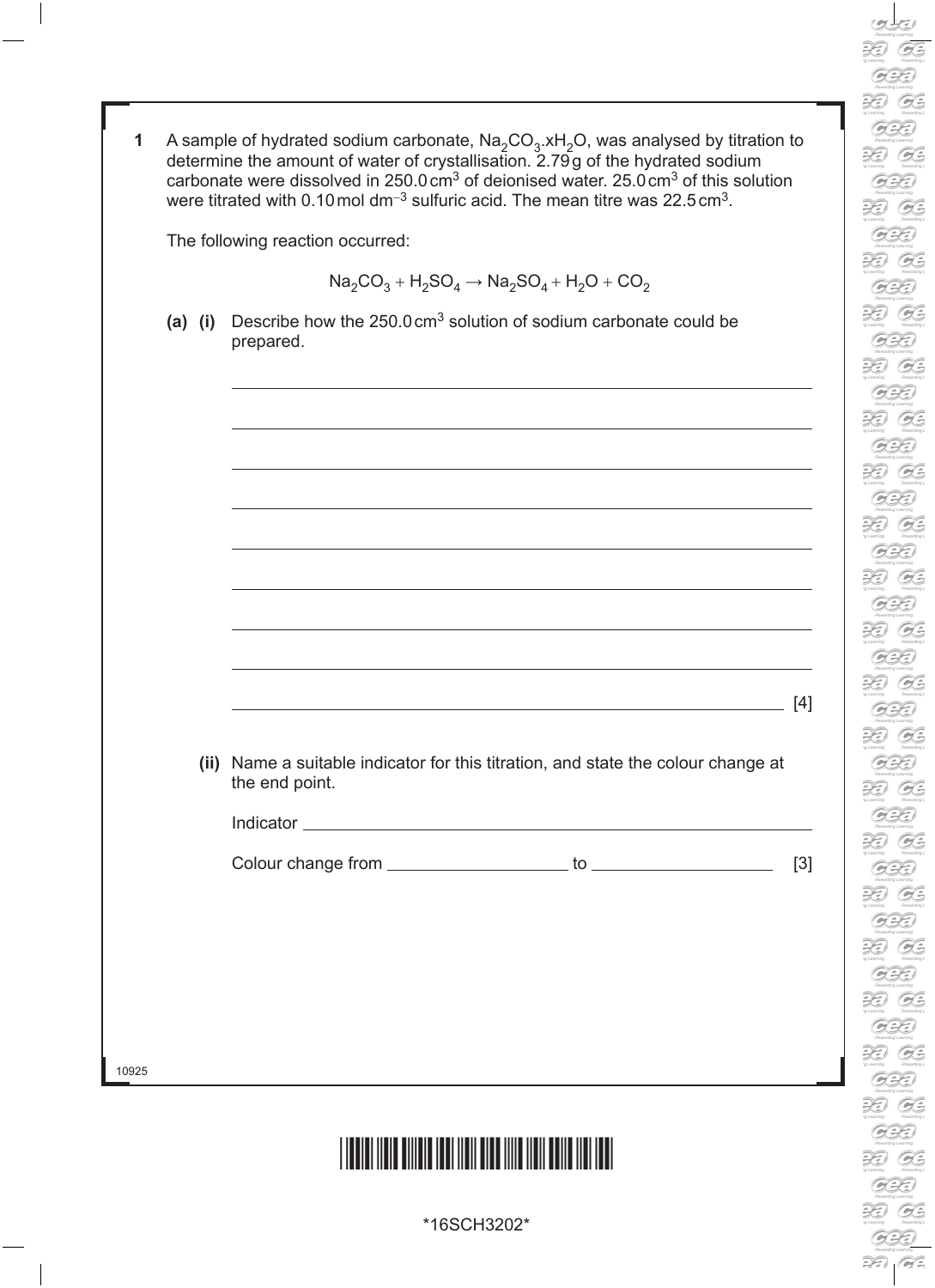**(b)** Use the following headings to calculate the value of x in the hydrated sodium carbonate.

Number of moles of sulfuric acid added

Number of moles of sodium carbonate in 25.0cm3 of solution

Number of moles of sodium carbonate in 250.0 cm<sup>3</sup> of solution

Mass of sodium carbonate in 250.0 cm<sup>3</sup> of solution

Mass of water in the hydrated sodium carbonate

Moles of water in the hydrated sodium carbonate

Value of x

10925

**[Turn over**

<u>[5]</u> [5]

### \*16SCH3203\*

\*16SCH3203\*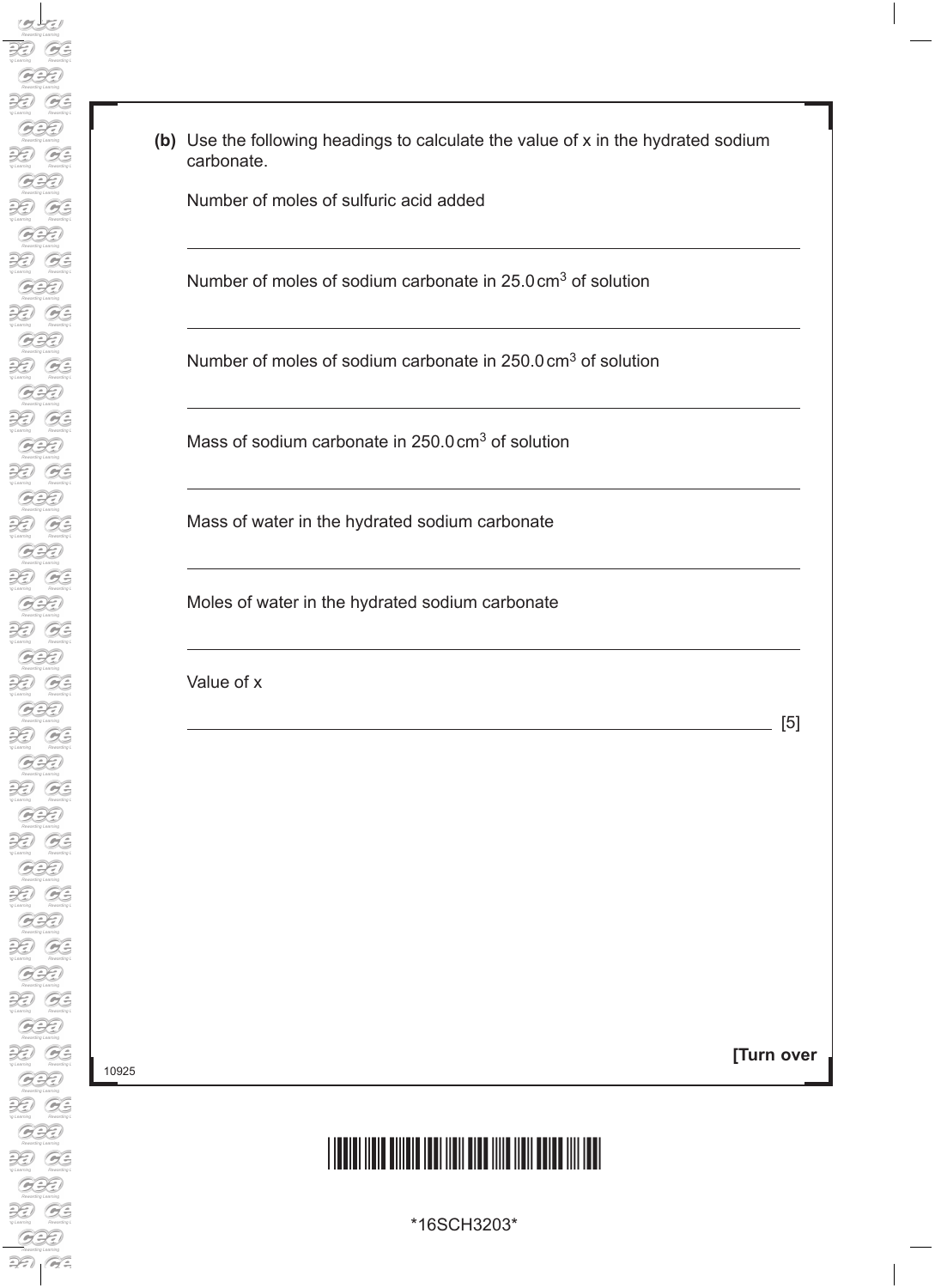**(c)** An alternative method to determine the amount of water of crystallisation in hydrated salts is to heat the hydrated compound in a crucible until it reaches constant mass.

The following masses were obtained using this method.

| mass of crucible                                                   | 11.60g |
|--------------------------------------------------------------------|--------|
| mass of crucible $+$ hydrated<br>copper(II) sulfate before heating | 16.60g |
| mass of crucible $+$ contents after<br>heating for ten minutes     | 14.93g |
| mass of crucible $+$ contents after<br>heating for fifteen minutes | 14.93g |

**(i)** Draw a labelled diagram of the apparatus used to heat a sample of hydrated copper(II) sulfate.

[3]

10925



\*16SCH3204\*

B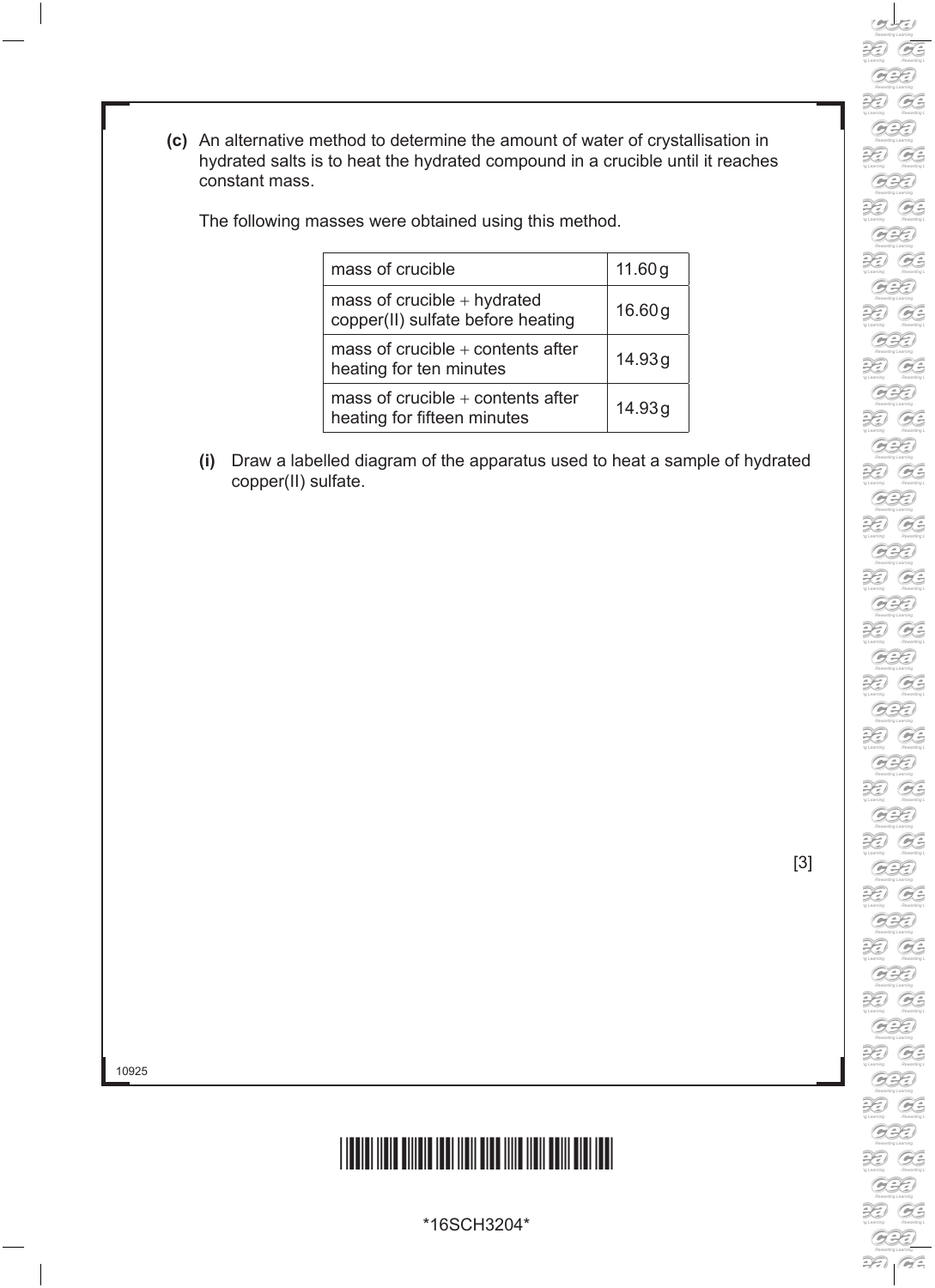**(ii)** Outline one safety precaution required when the weighings are taken after heating.

[1]

**(iii)** Calculate the percentage, by mass, of water in the hydrated copper(II) sulfate.

[2]

10925

**[Turn over**

### \*16SCH3205\*

\*16SCH3205\*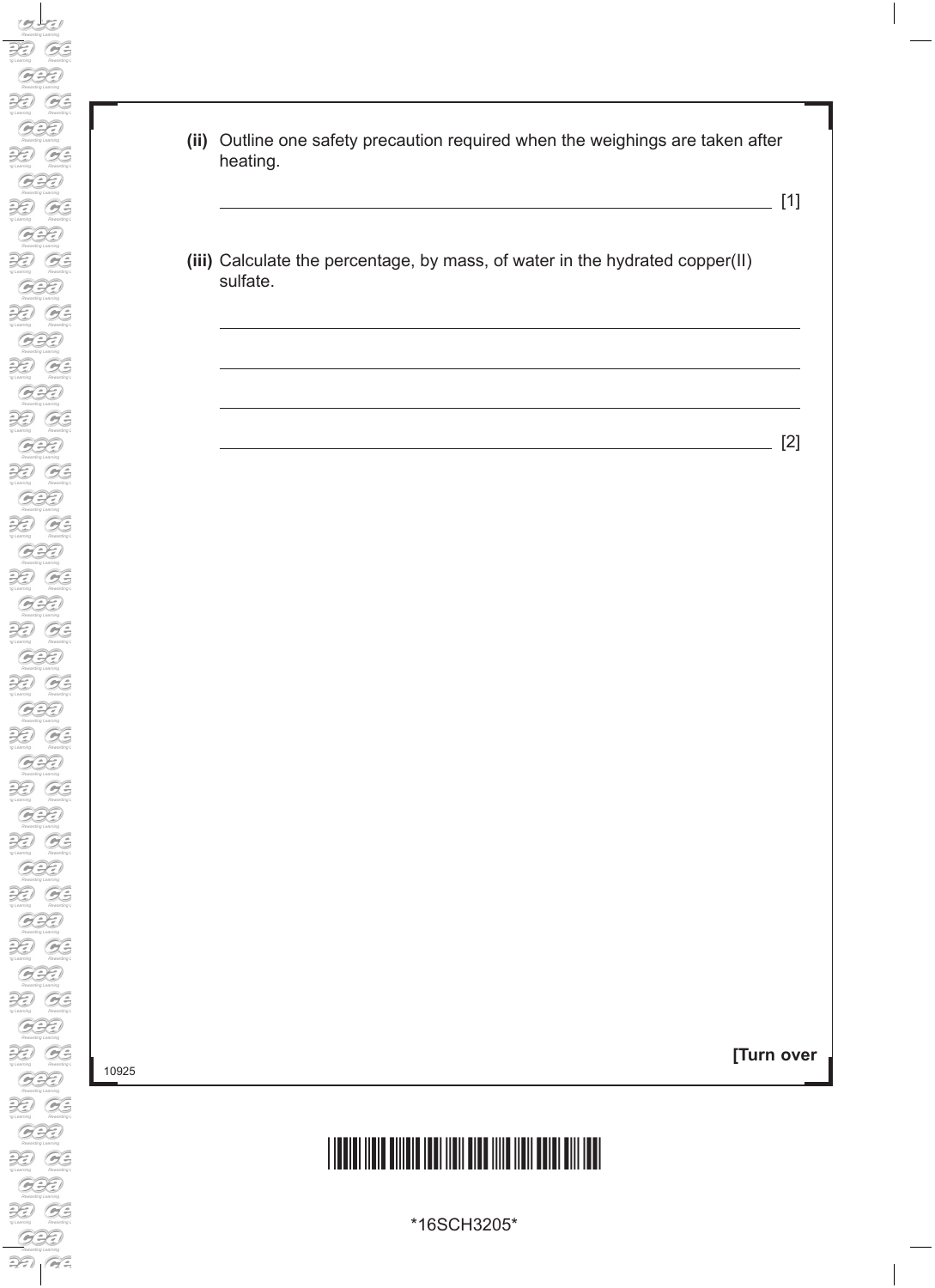| l<br>i e N<br>ij   |
|--------------------|
|                    |
|                    |
|                    |
|                    |
| Q                  |
|                    |
| Ē<br>J             |
|                    |
| Q                  |
|                    |
| $\mathbb{R}$       |
|                    |
| Q<br>d             |
|                    |
| $\tilde{z}$        |
|                    |
| Q                  |
|                    |
| $\supseteq$        |
|                    |
| Ó                  |
|                    |
| $\supsetneq$       |
|                    |
| ¢                  |
|                    |
| $\mathbb{R}$       |
|                    |
| Q                  |
|                    |
| Ē<br>ļ             |
|                    |
|                    |
| Q                  |
| )<br>I)            |
| Ē                  |
|                    |
| Q                  |
|                    |
| Ē<br>)             |
|                    |
| Q                  |
| $\mathbb{R}$       |
| Ì)                 |
|                    |
|                    |
| l<br>۸             |
|                    |
| $\supseteq$<br>)   |
|                    |
| Q                  |
|                    |
|                    |
| $\supsetneq$       |
| ¢                  |
|                    |
|                    |
| R                  |
| Q                  |
|                    |
| ≀<br>ļ             |
| $\Rightarrow$      |
|                    |
| Q                  |
|                    |
| I 4 LN<br>ÿ        |
|                    |
| ¢                  |
|                    |
| $\mathbb{R}$       |
|                    |
| V<br>Q             |
|                    |
| $\mathbb{R}$       |
|                    |
| ۳<br>Q             |
|                    |
| $\supsetneq$<br>j) |
|                    |
| Q                  |
|                    |
|                    |
| $\supsetneq$       |
| l                  |
|                    |
| j)                 |
| $\mathbb{R}$       |
| G                  |
| Q                  |
| )                  |
| $\mathbb{R}$       |

39

| $\mathbf{2}$ | Propanone may be prepared by the following method: |  |  |  |
|--------------|----------------------------------------------------|--|--|--|
|--------------|----------------------------------------------------|--|--|--|

 A solution containing 15g of sodium dichromate(VI) in 100cm3 of dilute sulfuric acid is added dropwise to 11.5cm3 of propan-2-ol (density 0.79g cm<sup>−</sup>3). This mixture is refluxed for 20 minutes. The apparatus is then rearranged for distillation, collecting the distillate below 60°C. The distillate is then dried using anhydrous sodium sulfate. A yield of 7.0g is obtained.

**(a) (i)** Define the term **reflux**.

**(ii)** Describe, giving practical details, how the distillate is dried and how the sodium sulfate is removed.

**(b)** Calculate the percentage yield of propanone.

 $\sim$  [3]

 $[1]$ 

[3]

10925



\*16SCH3206\*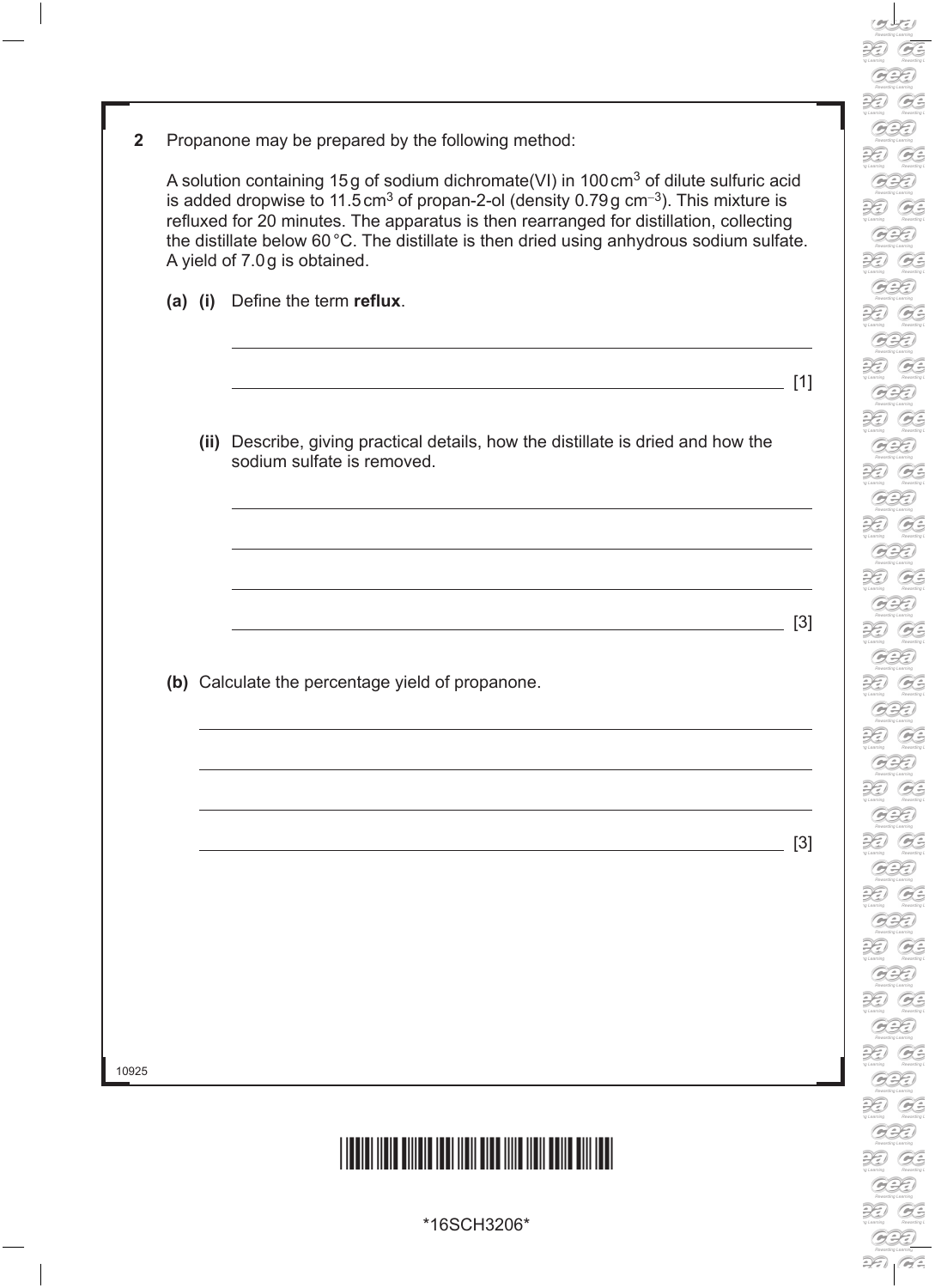'A = r Learning<br>Rewarding L<br>Rewarding<br>Rewarding Land<br>Rewarding Land The Learning<br>Rewarding L  $\sum_{\text{Rewarding}}$ <br>Rewarding L<br> $\sum_{\text{Rewarding}}$ The Learning The Transition of the Remarching Leading Leading Leading Leading Leading Leading Leading Leading Leading Leading Leading Leading Leading Leading Leading Leading Leading Leading Leading Leading Leading Leading Leading Leadi  $\overbrace{r}$ <br>  $\overbrace{r}$ <br>  $\overbrace{r}$ <br>  $\overbrace{r}$ <br>  $\overbrace{r}$ <br>  $\overbrace{r}$ <br>  $\overbrace{r}$ <br>  $\overbrace{r}$ <br>  $\overbrace{r}$ <br>  $\overbrace{r}$ <br>  $\overbrace{r}$ <br>  $\overbrace{r}$ r Learning<br>Rewarding L<br>Rewarding<br>Rewarding Land<br>Rewarding L Theaming<br>Rewarding L r Learning<br>Rewarding L<br>Rewarding<br>Rewarding L<br>Rewarding L **The Committee**<br>
Rewarding L<br> **Rewarding L** r Learning<br>Rowarding L<br>Rowarding<br>Rowarding L<br>Rowarding L  $\sum_{\text{1} \text{ 6}}$ <br> $\sum_{\text{1} \text{ 6}}$ <br> $\sum_{\text{1} \text{ 6}}$ <br> $\sum_{\text{1} \text{ 6}}$ The Learning 10925  $\overbrace{G}$ <br>Rewarding L

**Alles De Comming**<br>Rewarding L

**(c)** The infrared spectra for propan-2-ol and the distillate are shown below:



### <u>\*16SCH3207\*16SCH3207\*16SCH3207\*16SCH3207</u>

**[Turn over**

 $\sqrt{11}$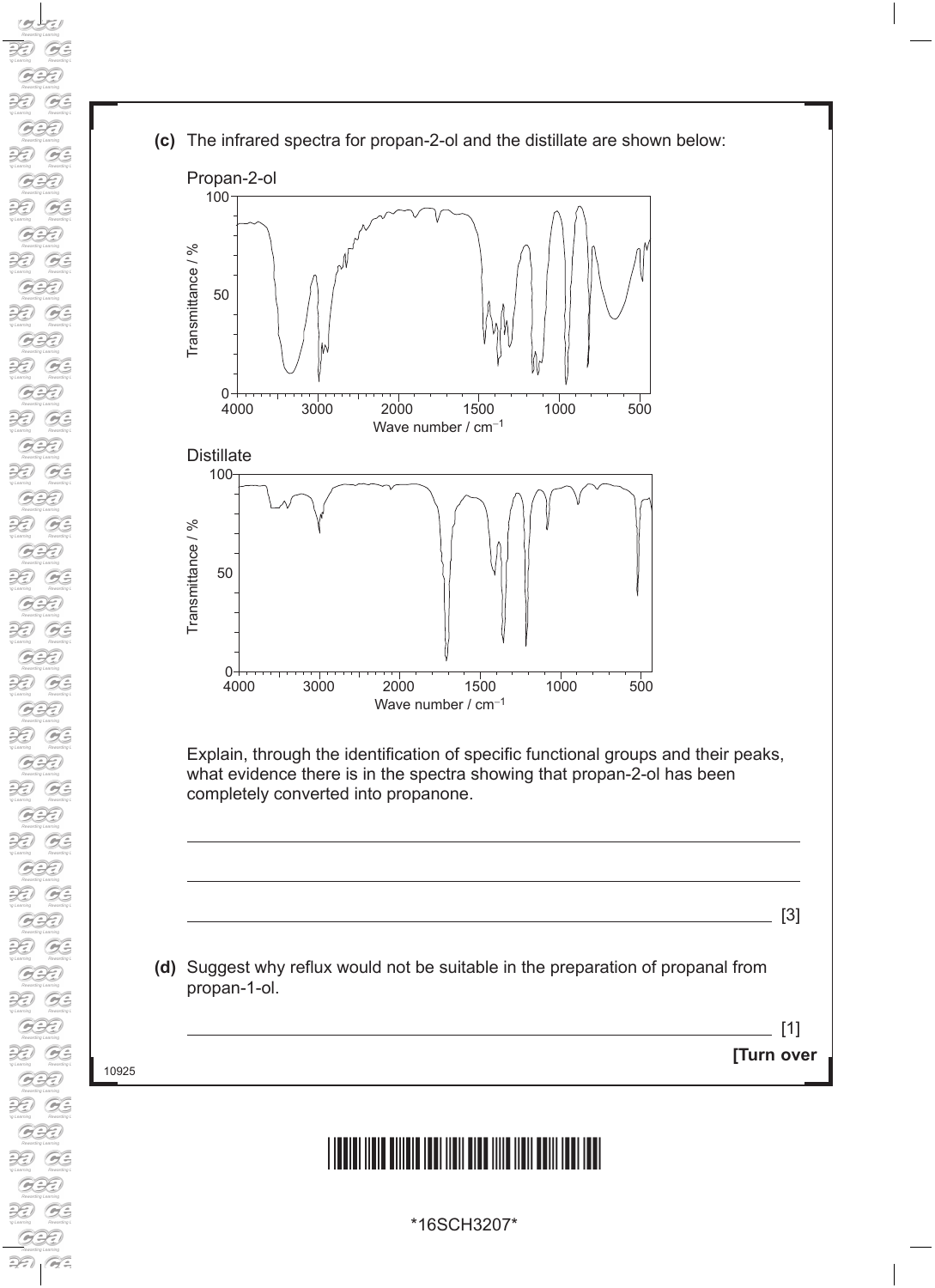| 3     |           | The enthalpy of combustion of propan-2-ol, $C_3H_8O$ , can be determined using the<br>apparatus shown below.                     |       |  |  |
|-------|-----------|----------------------------------------------------------------------------------------------------------------------------------|-------|--|--|
|       |           | thermometer                                                                                                                      |       |  |  |
|       |           | copper can                                                                                                                       |       |  |  |
|       |           | 100g water<br>gauze                                                                                                              |       |  |  |
|       |           | tripod<br>spirit burner                                                                                                          |       |  |  |
|       |           | and wick<br>propan-2-ol                                                                                                          |       |  |  |
|       | $(a)$ (i) | Define the term enthalpy of combustion.                                                                                          |       |  |  |
|       |           |                                                                                                                                  | $[2]$ |  |  |
|       |           | (ii) Write an equation for the complete combustion of propan-2-ol.                                                               |       |  |  |
|       |           | (iii) Why is a copper can used?                                                                                                  | $[2]$ |  |  |
|       |           |                                                                                                                                  |       |  |  |
|       |           | (iv) Why should the water be stirred throughout the experiment?<br><u> 1980 - Johann Barn, mars an t-Amerikaansk politiker (</u> | [1]   |  |  |
| 10925 |           |                                                                                                                                  |       |  |  |
|       |           |                                                                                                                                  |       |  |  |

\*16SCH3208\*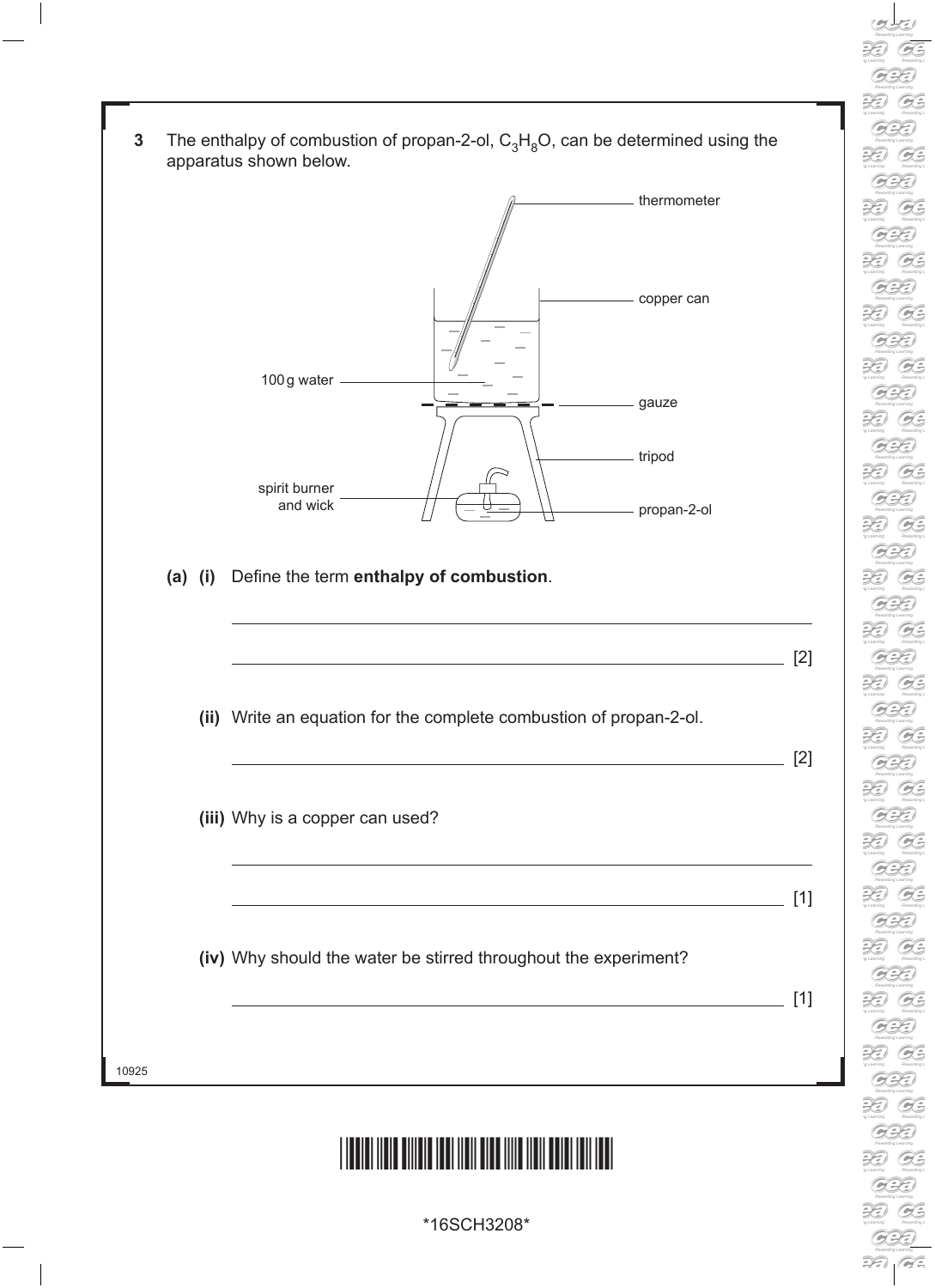10925

**(b) (i)** When completely burned, 0.60g of propan-2-ol caused 100g of water to increase in temperature by 36°C. Calculate the enthalpy of combustion of propan-2-ol. The heat capacity of water is 4.2J  $g^{-1} K^{-1}$ .

**(ii)** A data book gives the enthalpy of combustion as −2006kJ mol<sup>−</sup>1. Suggest a reason why this value differs from the value found in **(b)(i)**.

 $\overline{\phantom{a}}$  [1]

 $\frac{1}{2}$  [3]

**[Turn over**

# \*16SCH3209\*

\*16SCH3209\*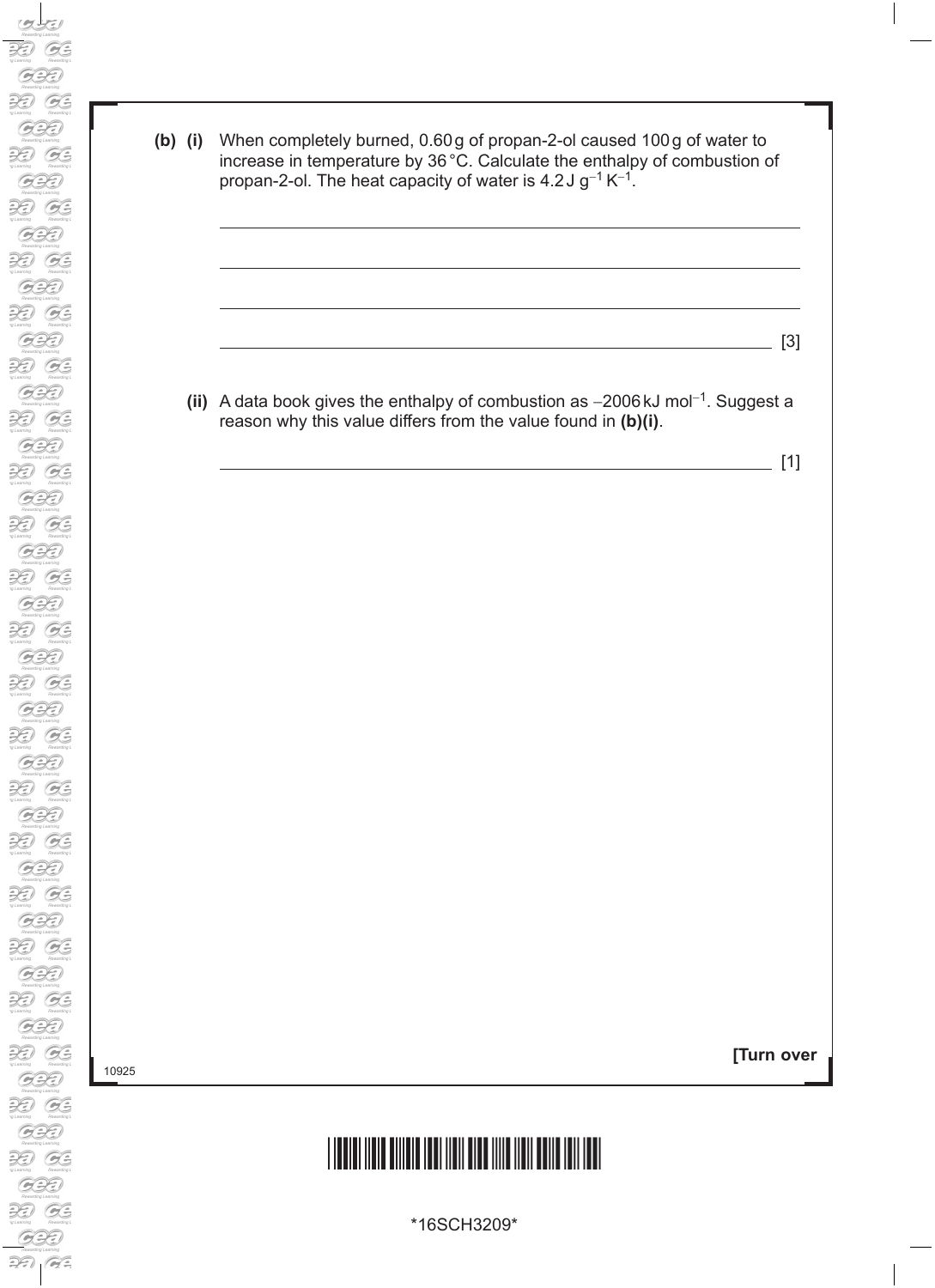**4** An experiment was carried out to test for polarity in the molecules of two liquids, **A** and **B**. burette burette **containing** containing liquid **A** liquid **B** ┕┪ 51  $\begin{array}{ccc} \hline \end{array}$  liquid **A**  $\begin{array}{ccc} \hline \end{array}$  liquid **B** charged charged polythene polythene rod rod **(a)** Explain the difference in the results observed.  $[2]$ **(b)** Complete the diagram to show how a molecule of water is attracted to the charged rod shown below. [1]10925 <u>\*16SCH3210\*16SCH3210\*16SCH3210\*16SCH3210\*16SCH3</u>

\*16SCH3210\*

 $\frac{1}{\sqrt{1+\frac{1}{2}}}\sum_{\substack{q \text{ is a unitary} \\ \text{Revariant}}}$ 

 $\widetilde{\mathcal{H}}$  $O$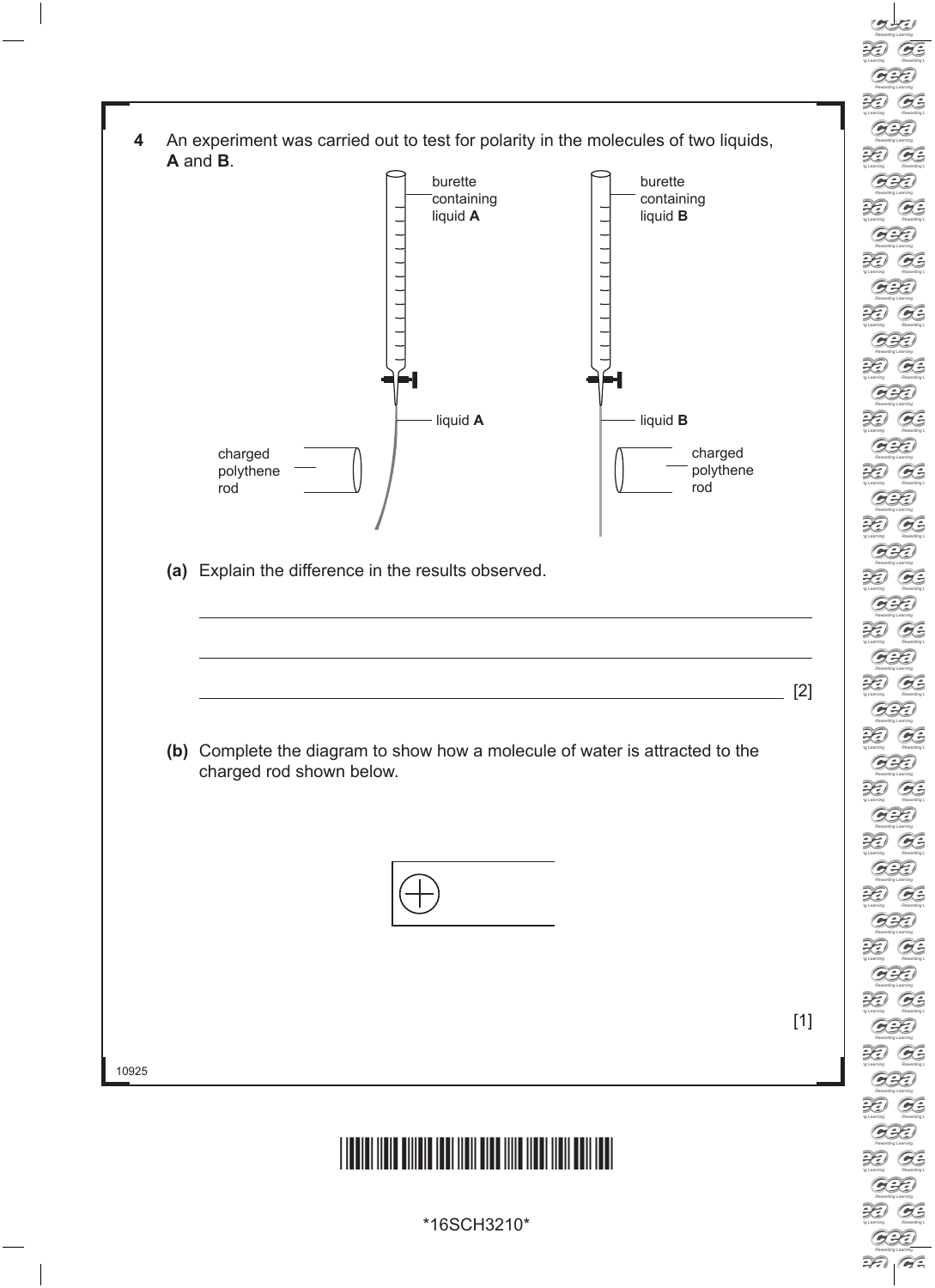### **BLANK PAGE**

#### **DO NOT WRITE ON THIS PAGE**

**(Questions continue overleaf)**

10925

**[Turn over**

# \*16SCH3211\*

\*16SCH3211\*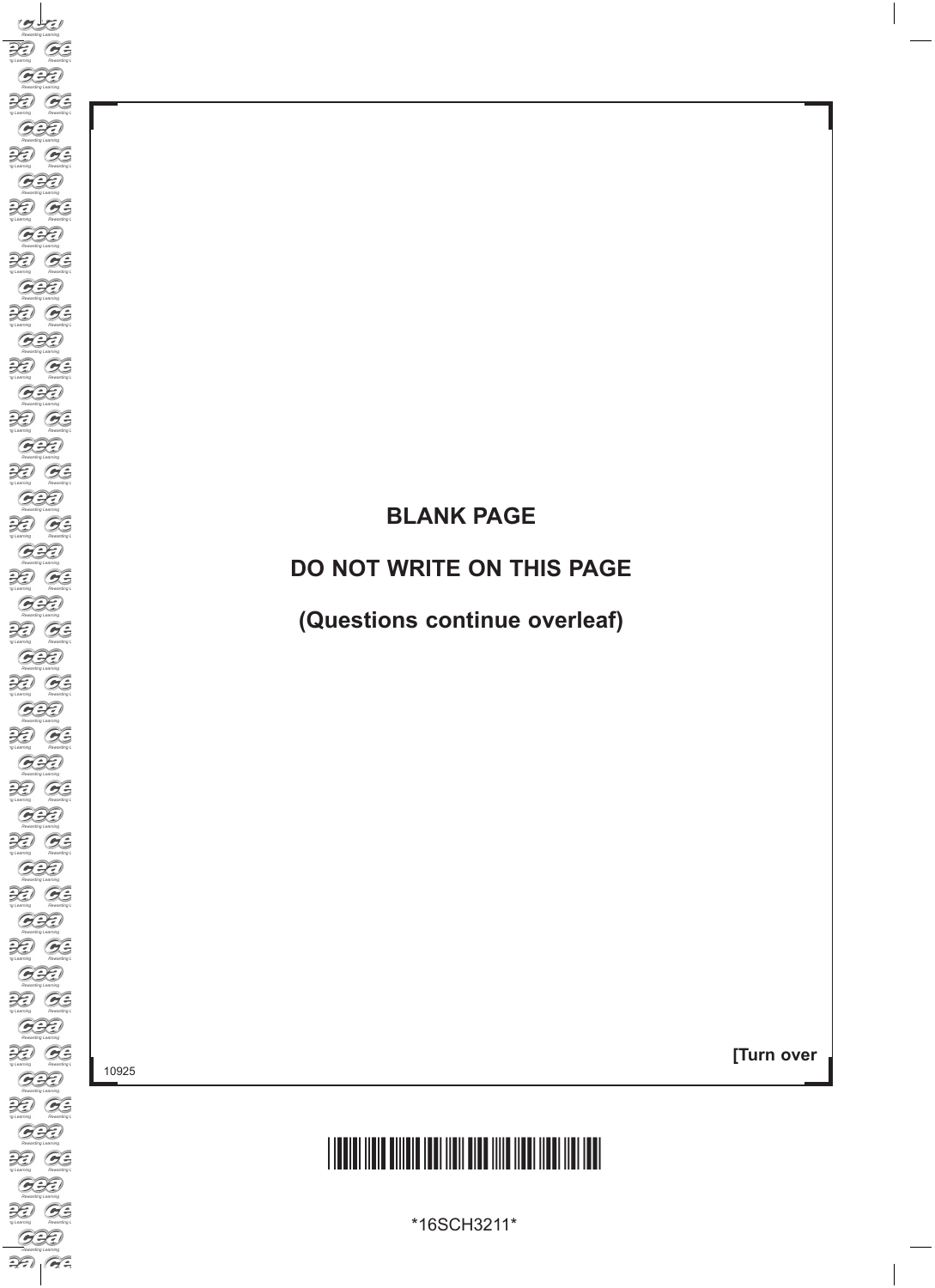- $\widetilde{\mathcal{H}}$  $\mathcal{O}$  $\sum_{y \text{ *learning*} }$  $O$  $\mathcal{L}$  $O$  $\overline{\mathscr{L}}$ G. R G. R. G. 39 G.  $\mathcal{L}$ G.  $\mathcal{Z}$ G.  $\mathcal{Z}$  $O$ R G. R G.  $\mathcal{Z}$ G. R G. R G.  $\widetilde{\mathcal{H}}$ G.  $\widetilde{H}$ **B** R **B** R  $O$ R  $O$  $\mathcal{Z}$  $O$ R G.  $\sum_{y \text{ *learning*} }$  $O$
- **5** The apparatus below was set up to investigate the reduction of copper(II) oxide by ammonia gas.



- **(a)** Suggest an equation for the reaction between ammonium chloride and sodium hydroxide to form ammonia.
- 10925  $[1]$ **(b)** Name the piece of apparatus labelled **A**.  $\overline{\phantom{0}}$  [1] **(c)** State the purpose of the anhydrous copper(II) sulfate in **A**.  $[1]$ **(d)** What will be observed in **A** during the experiment?  $\overline{\phantom{0}}$  [1]

### <u>\*16 SCH3212 116 SCH3212 116 SCH</u>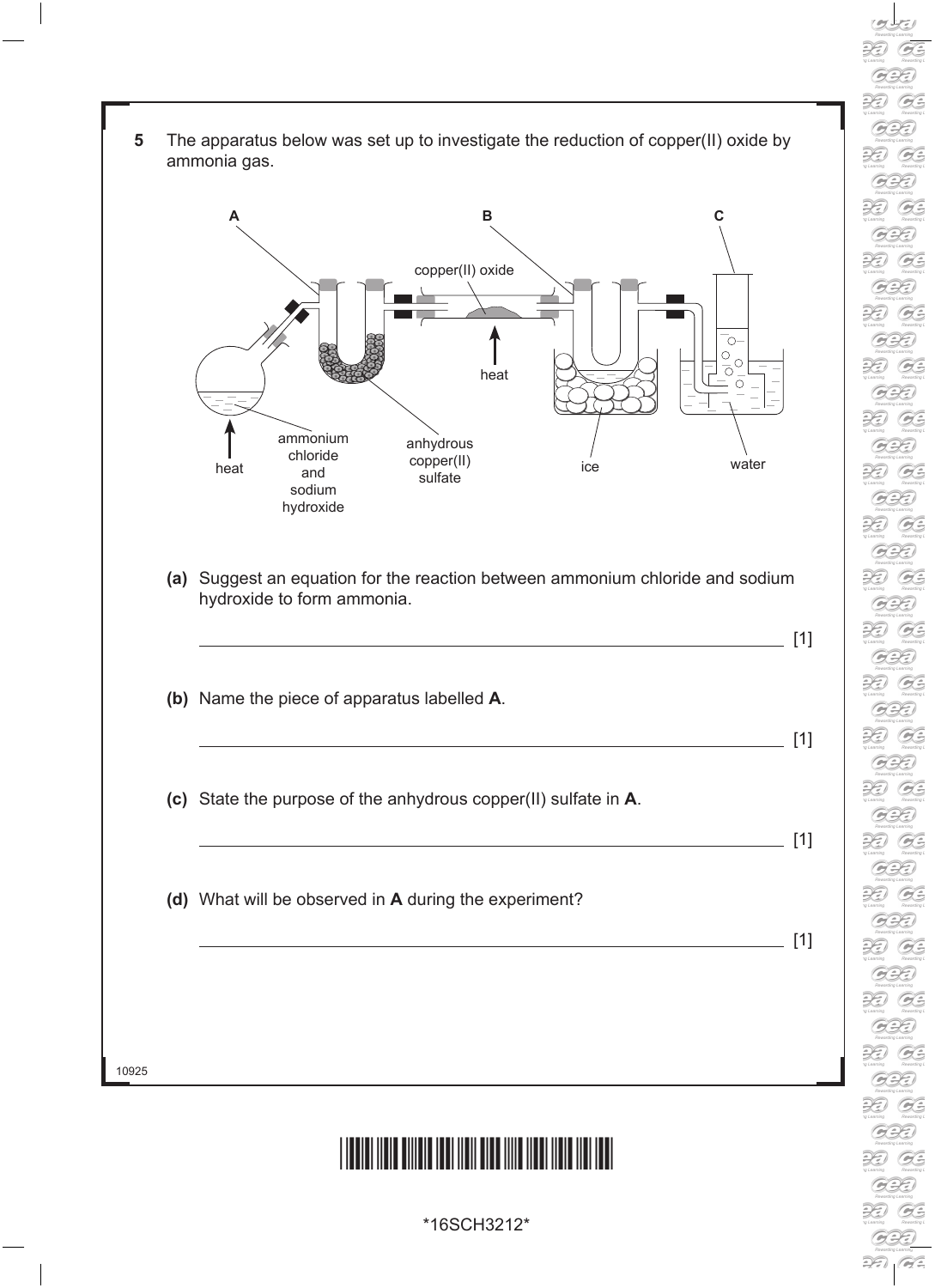- **(e)** The solution that collects in **B** turns Universal Indicator blue. Explain what causes this change.
	- [2]
- **(f)** The gas collected in **C** is a product of the reduction of the copper(II) oxide. Suggest the name of this gas.

 $\frac{1}{\sqrt{2}}$  [1]

10925

**[Turn over**

# \*16SCH3213\*

\*16SCH3213\*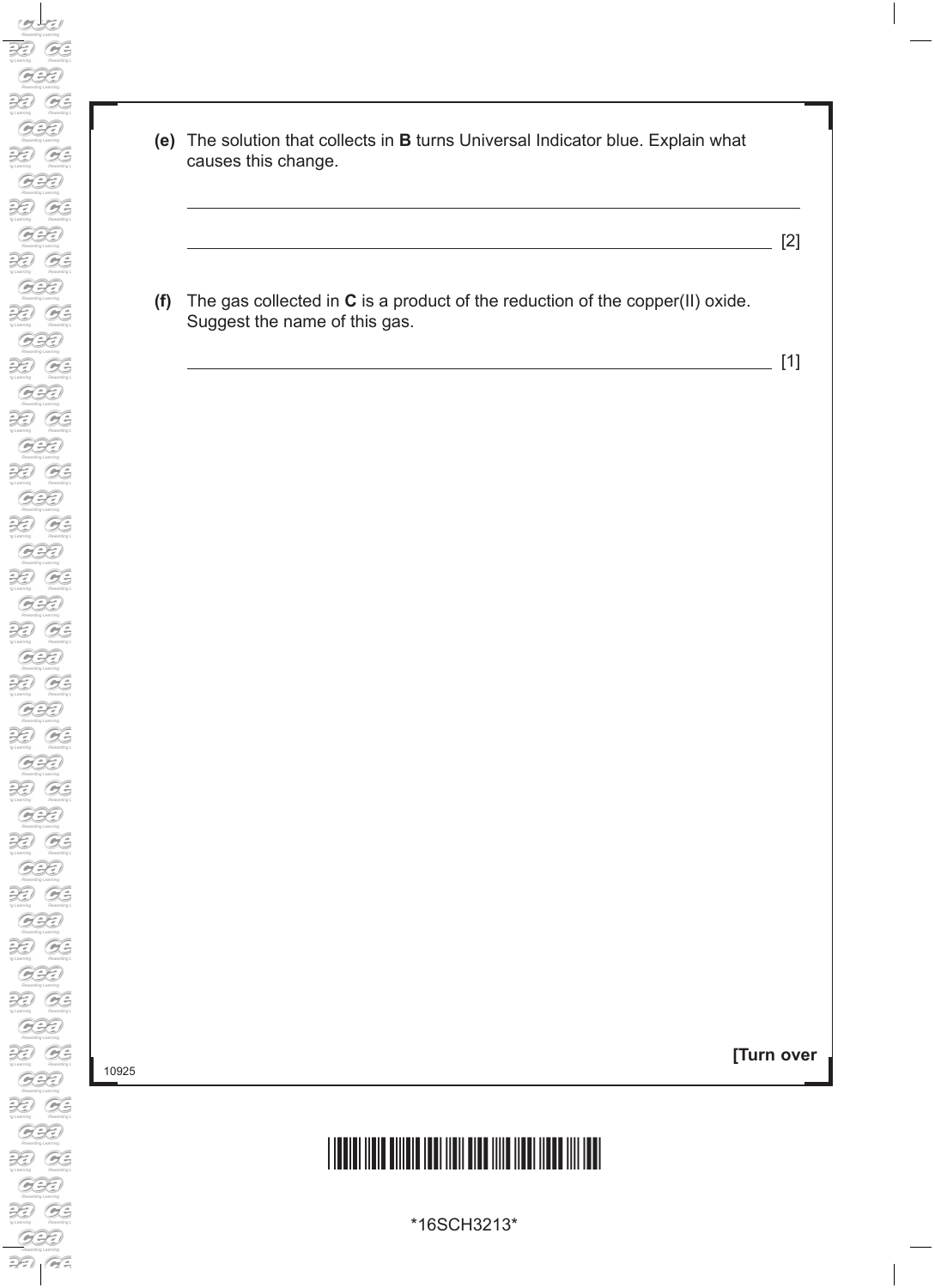| calcium ion                                                                               |       |
|-------------------------------------------------------------------------------------------|-------|
|                                                                                           |       |
|                                                                                           |       |
|                                                                                           |       |
|                                                                                           | $[3]$ |
| carbonate ion                                                                             |       |
|                                                                                           |       |
|                                                                                           |       |
|                                                                                           |       |
|                                                                                           |       |
| the control of the control of the control of the control of the control of the control of | $[3]$ |
|                                                                                           |       |
|                                                                                           |       |
|                                                                                           |       |
|                                                                                           |       |
|                                                                                           |       |
| THIS IS THE END OF THE QUESTION PAPER                                                     |       |
|                                                                                           |       |
|                                                                                           |       |
|                                                                                           |       |
|                                                                                           |       |
|                                                                                           |       |
|                                                                                           |       |
|                                                                                           |       |



\*16SCH3214\*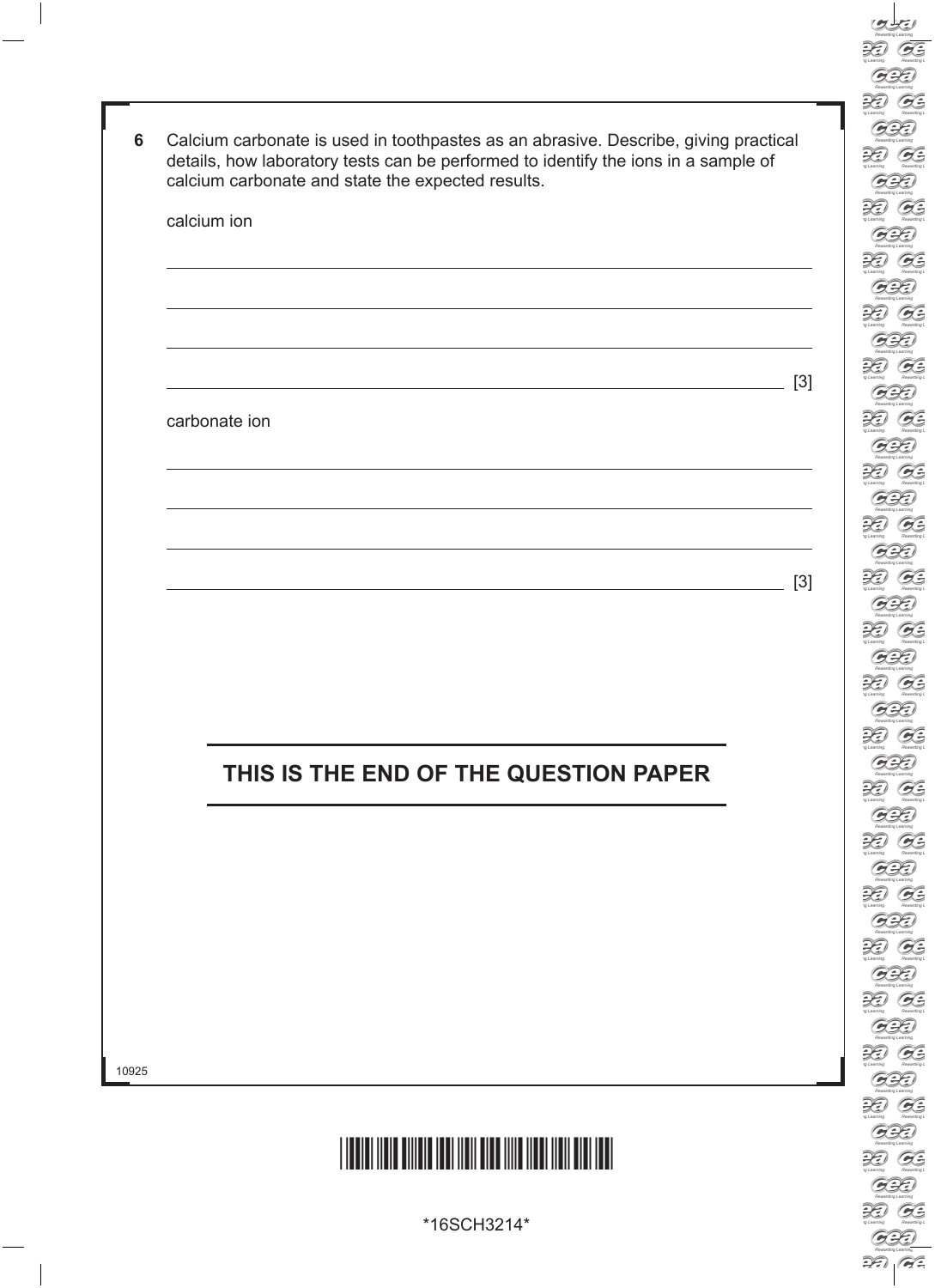### **BLANK PAGE**

### **DO NOT WRITE ON THIS PAGE**

10925

# \*16SCH3215\*

\*16SCH3215\*